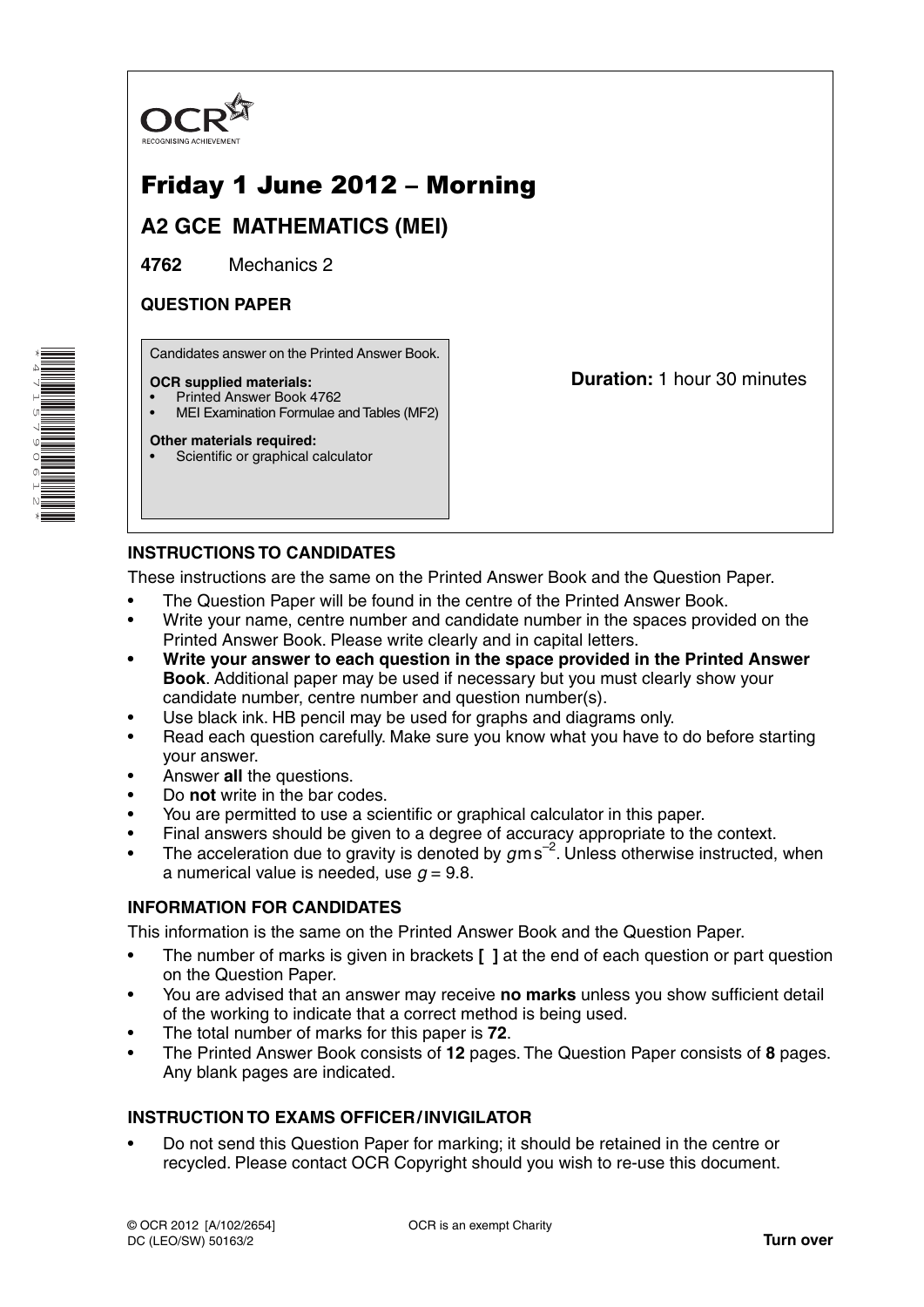- **1 (a)** A stone of mass 0.6 kg falls vertically 1.5 m from A to B against resistance. Its downward speeds at A and B are  $5.5 \text{ ms}^{-1}$  and  $7.5 \text{ ms}^{-1}$  respectively.
	- **(i)** Calculate the change in kinetic energy and the change in gravitational potential energy of the stone as it falls from A to B. **[3]**
	- **(ii)** Calculate the work done against resistance to the motion of the stone as it falls from A to B. **[2]**
	- **(iii)** Assuming the resistive force is constant, calculate the power with which the resistive force is retarding the stone when it is at A. **[4]**
	- **(b)** A uniform plank is inclined at 40° to the horizontal. A box of mass 0.8 kg is on the point of sliding down it. The coefficient of friction between the box and the plank is *μ*.
		- **(i)** Show that  $\mu = \tan 40^{\circ}$ . **[4]**

The plank is now inclined at 20° to the horizontal.

 **(ii)** Calculate the work done when the box is pushed 3 m up the plank, starting and finishing at rest. **[5]**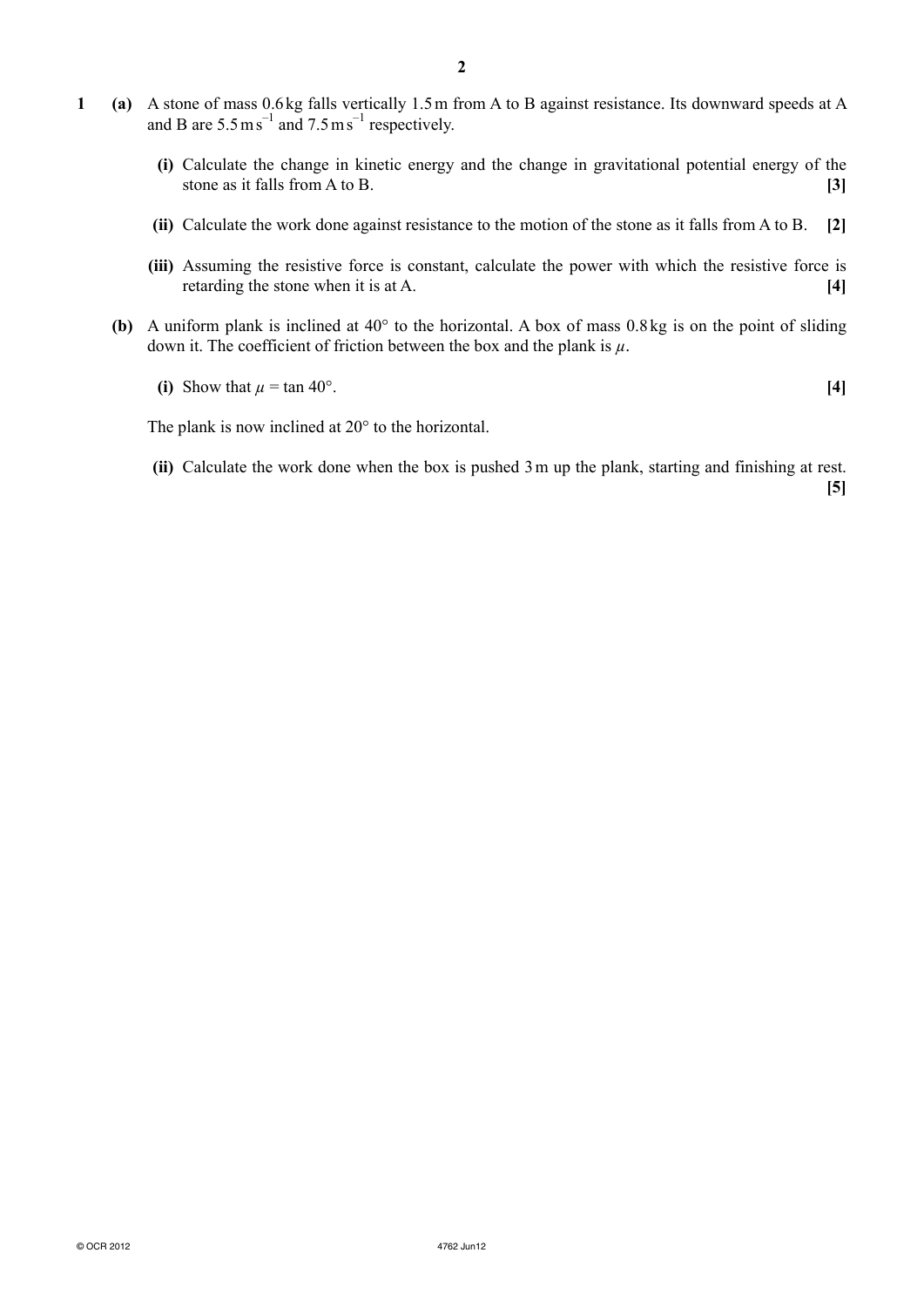**2** The rigid object shown in Fig. 2.1 is made of thin non-uniform rods. ABC is a straight line; BC, BE and ED form three sides of a rectangle. The centre of mass of the object is at G. The lengths are in centimetres. The weight of the object is  $15$  N.



**Fig. 2.1**

Initially, the object is suspended by light vertical strings attached to B and to C and hangs in equilibrium with AC horizontal.

 **(i)** Calculate the tensions in each of the strings. **[4]**

In a new situation the strings are removed. The object can rotate freely in a vertical plane about a fixed horizontal axis through A and perpendicular to ABCDE. The object is held in equilibrium with AC horizontal by a force of magnitude *T* N in the plane ABCDE acting at C at an angle of 30° to CA. This situation is shown in Fig. 2.2.



**Fig. 2.2**

#### **(ii)** Calculate *T*.

Calculate also the magnitude of the force exerted on the object by the axis at A. **[6]**

The object is now placed on a rough horizontal table and is in equilibrium with ABCDE in a vertical plane and DE in contact with the table. The coefficient of friction between the edge DE and the table is 0.65. A force of slowly increasing magnitude (starting at 0N) is applied at A in the direction AB. Assume that the object remains in a vertical plane.

 **(iii)** Determine whether the object slips before it tips. **[6]**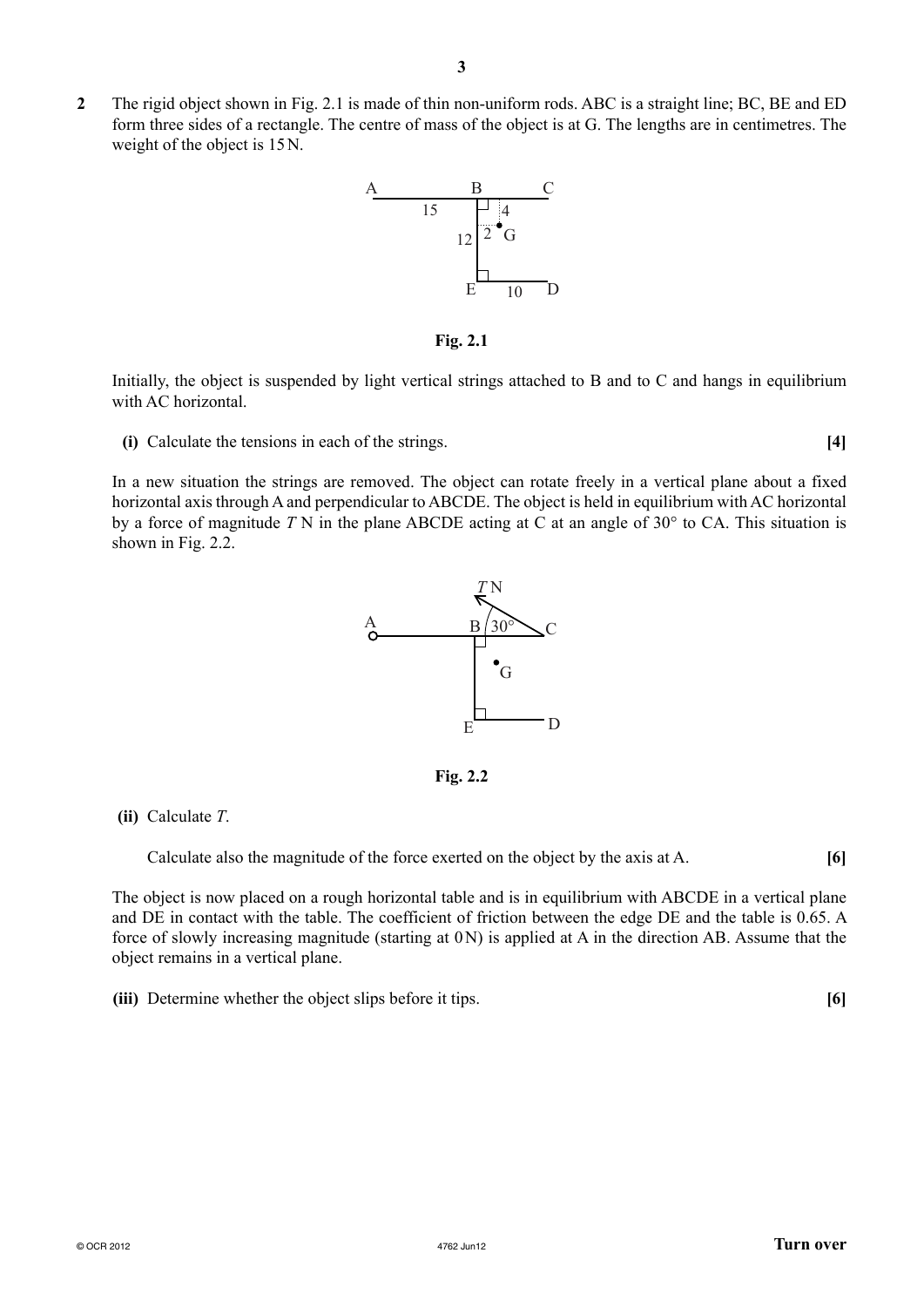**3 (a)** You are given that the position of the centre of mass, G, of a right-angled triangle cut from thin uniform material in the position shown in Fig. 3.1 is at the point  $(\frac{1}{3}a, \frac{1}{3}b)$ .



**Fig. 3.1**

A plane thin uniform sheet of metal is in the shape OABCDEFHIJO shown in Fig. 3.2. BDEA and CDIJ are rectangles and FEH is a right angle. The lengths of the sides are shown with each unit representing 1 cm.





 **(i)** Calculate the coordinates of the centre of mass of the metal sheet, referred to the axes shown in Fig. 3.2. **[5]**

The metal sheet is freely suspended from corner B and hangs in equilibrium.

 **(ii)** Calculate the angle between BD and the vertical. **[4]**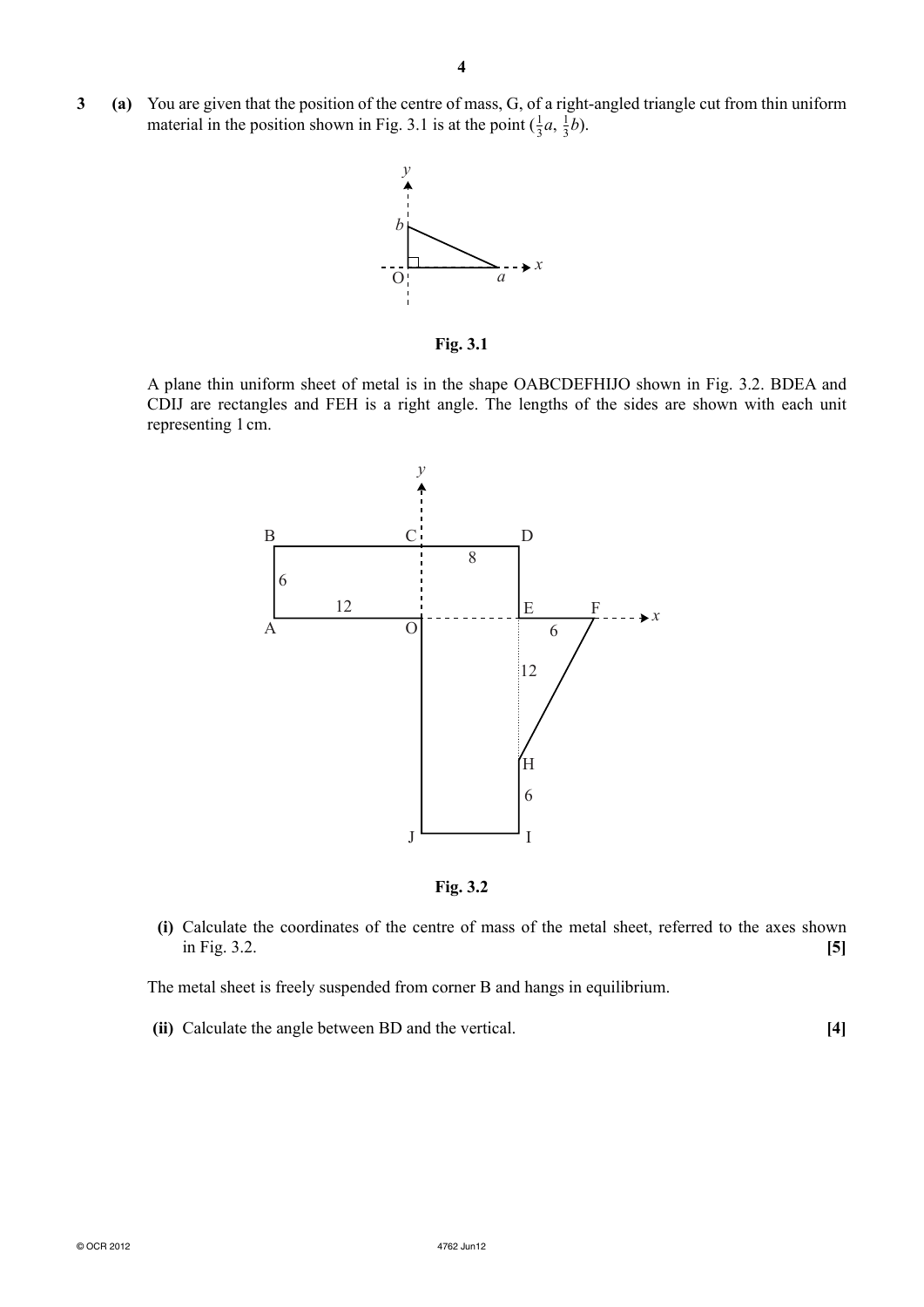**(b)** Part of a framework of light rigid rods freely pin-jointed at their ends is shown in Fig. 3.3. The framework is in equilibrium.

All the rods meeting at the pin-joints at A, B and C are shown. The rods connected to A, B and C are connected to the rest of the framework at P, Q, R, S and T.



**Fig. 3.3**

There is a tension of 18 N in rod AP and a thrust (compression) of 5 N in rod AQ.

- **(i)** Show the forces internal to the rods acting on the pin-joints at A, B and C. **[2]**
- **(ii)** Calculate the forces internal to the rods AB, BC and CA, stating whether each rod is in tension or compression. [You may leave your answers in surd form. Your working in this part should be consistent with your diagram in part **(i)**.] **[7]**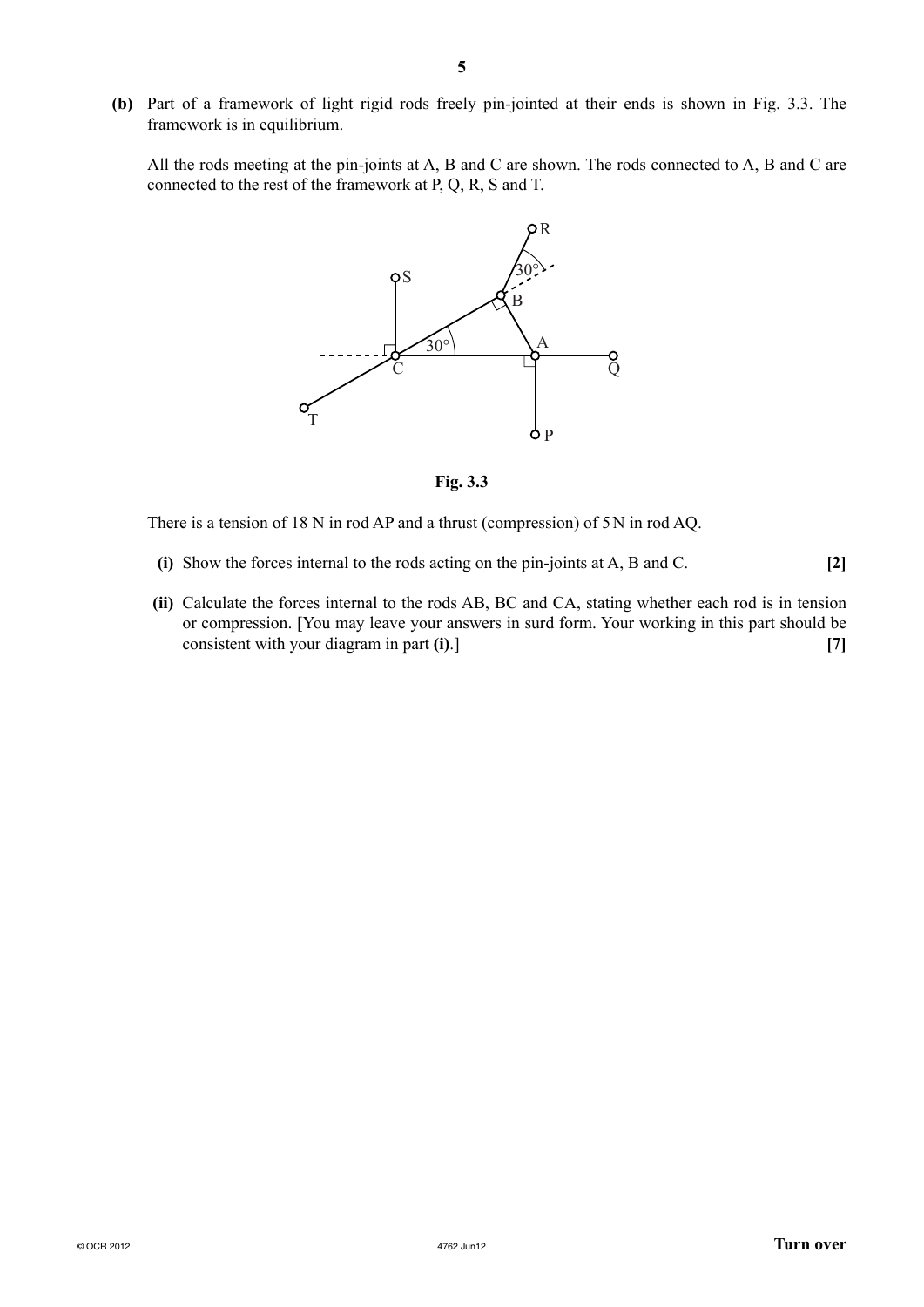**4** P and Q are circular discs of mass 3 kg and 10 kg respectively which slide on a smooth horizontal surface. The discs have the same diameter and move in the line joining their centres with no resistive forces acting on them. The surface has vertical walls which are perpendicular to the line of centres of the discs. This information is shown in Fig. 4 together with the direction you should take as being positive.



**Fig. 4**

**(i)** For what time must a force of 26 N act on P to accelerate it from rest to  $13 \text{ ms}^{-1}$ ?

P is travelling at  $13 \text{ m s}^{-1}$  when it collides with Q, which is at rest. The coefficient of restitution in this collision is *e*.

- **(ii)** Show that, after the collision, the velocity of P is  $(3 10e)$  m s<sup>-1</sup> and find an expression in terms of *e* for the velocity of Q. **[7]**
- **(iii)** For what set of values of *e* does the collision cause P to reverse its direction of motion? **[2]**
- **(iv)** Determine the set of values of *e* for which P has a greater speed than Q immediately after the collision. **[4]**

You are now given that  $e = \frac{1}{2}$ . After P and Q collide with one another, each has a perfectly elastic collision with a wall. P and Q then collide with one another again and in this second collision they stick together (coalesce).

- **(v)** Determine the common velocity of P and Q. **[4]**
- **(vi)** Determine the impulse of Q on P in this collision. **[1]**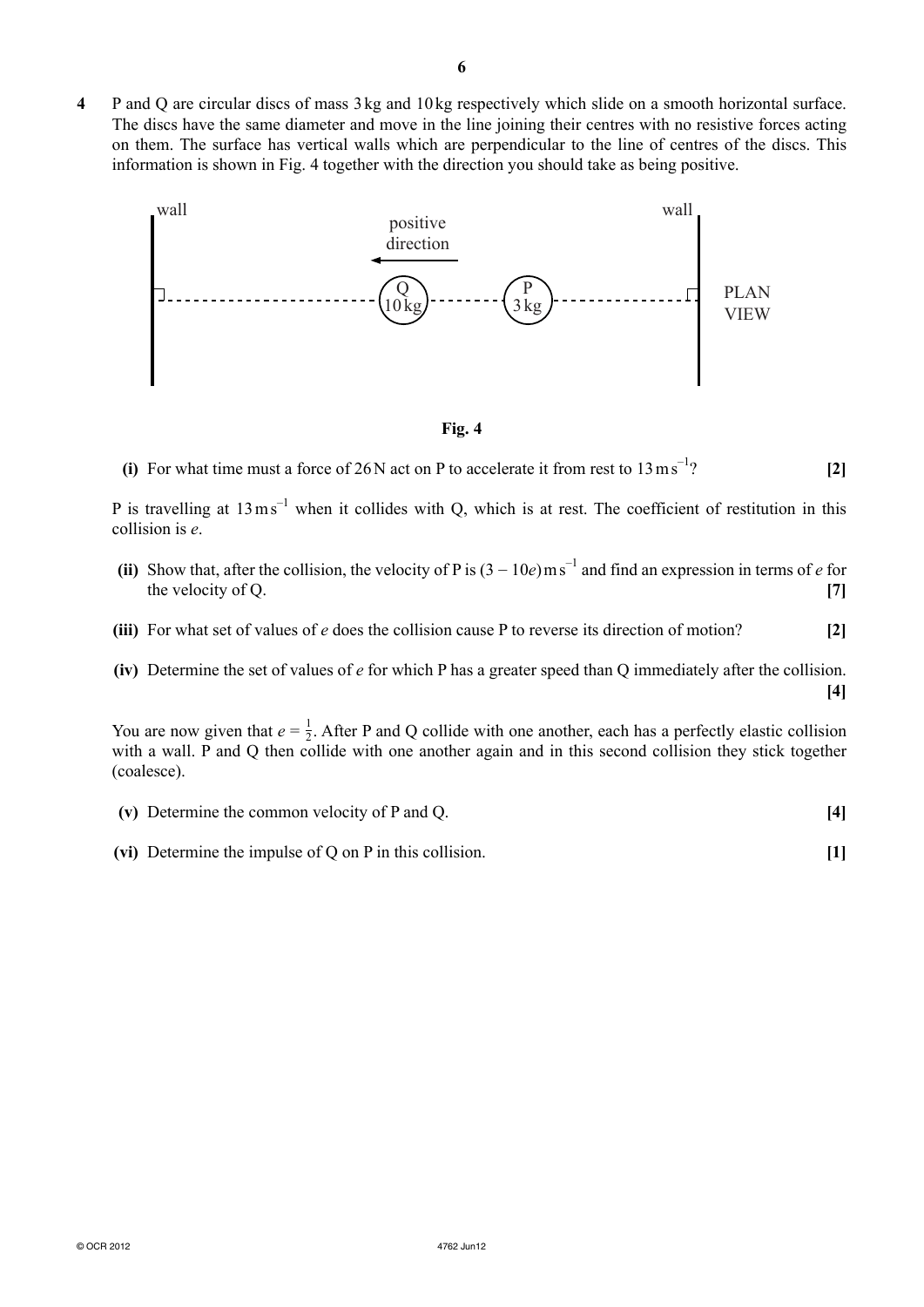#### **BLANK PAGE**